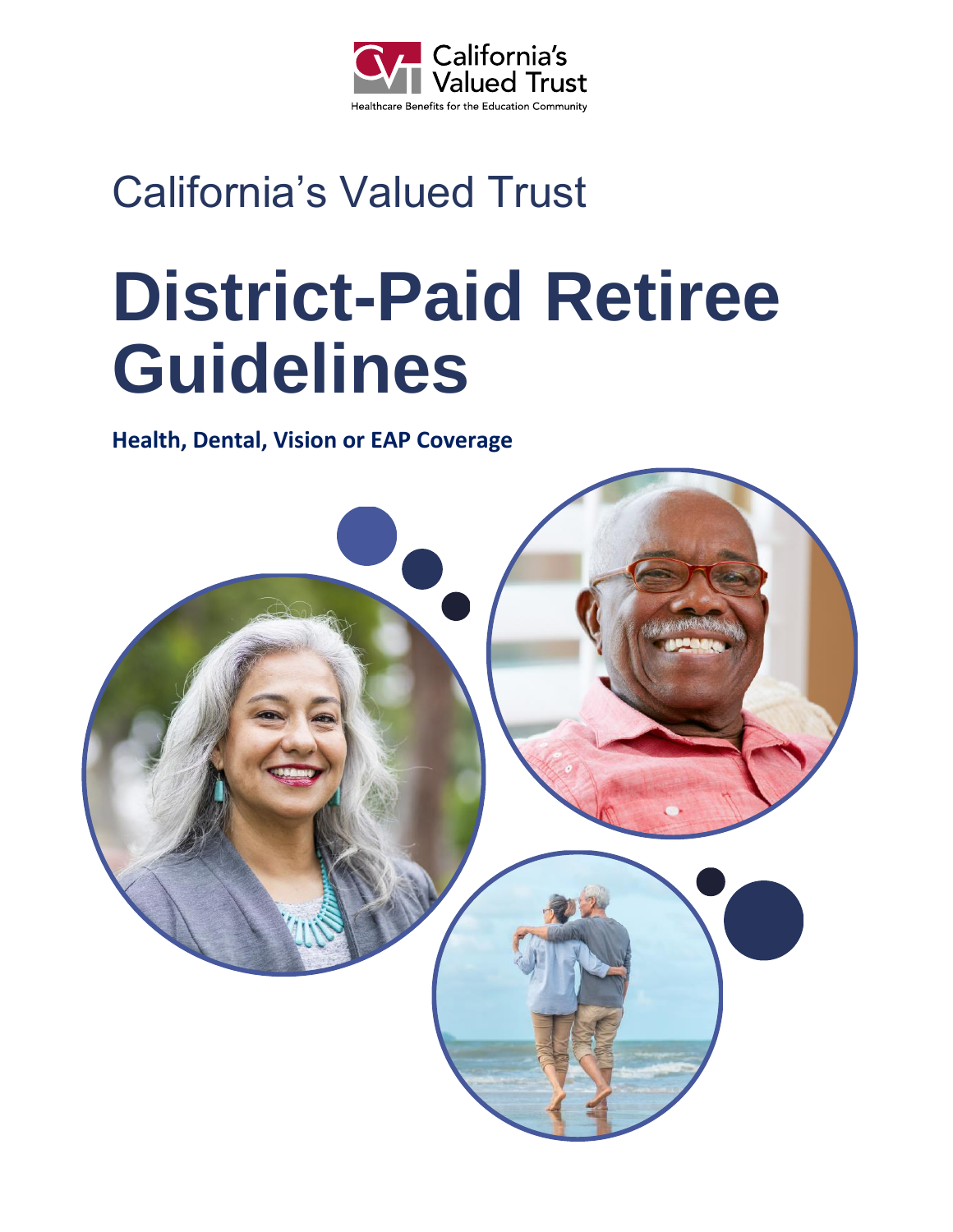### **GUIDELINES FOR DISTRICT-PAID RETIREES**

**This document provides the provisions of eligibility and enrollment for District-Paid Retirees whose district has entered into a Participation Agreement to provide health and welfare benefits through California's Valued Trust (CVT).** 

#### **WHAT IS A DISTRICT-PAID RETIREE?**

California's Valued Trust (CVT) administers healthcare benefits to Active and Retired subscribers of participating CVT school districts and/or bargaining units throughout the state of California. A District-Paid Retiree is a retiree who qualifies for coverage through their school district or bargaining unit and wishes to continue their coverage with CVT through the school district affiliation. Once enrolled as a District-Paid Retiree, the school district continues to pay for coverage and administers all aspects of coverage including: plan offerings, enrollment, monthly billing and receipt of premium payments (if applicable) and other administrative functions.

#### **WHO QUALIFIES AS A CVT DISTRICT-PAID RETIREE?**

Upon retirement, if your school district and/or bargaining unit is covered through CVT, and you are enrolled as an active\* employee in a medical, dental, or vision plan, you may enroll in the Trust as a District-Paid Retiree when so determined by the school district. Retired employees of a newly participating group who are currently receiving medical, dental or vision benefits through that group at the time the group joins CVT, may also enroll with the Trust as a District-Paid Retiree. You may select from the same plans as the active employees in your bargaining unit. However, final plan options and eligibility are determined by your individual contract, applicable district retirement benefit policies or Collective Bargaining Agreement (CBA) through the school district.

If you do not qualify as a retiree, you and/or your dependent(s) may be eligible for continuing coverage under COBRA upon the occurrence of a qualifying event that results in the loss of coverage. You will be provided a notice if such a qualifying event occurs. However, if you have any questions you may contact the CVT Member Services Department at 800.288.9870 for further information regarding COBRA.

#### **Please remember that participation must be continuous in each product with no break in coverage. Should any of the coverages be terminated you may not re-enroll at any time, unless you become eligible again through you or your spouse's employment.**

\*New plan coverage election will be allowed as a qualifying event if the following criteria are met:

- Retiree is in Opt Out status through CVT at the time of retirement;
- Retiree is eligible for health and welfare benefits based on; individual school board approved contract, district policy for health and welfare benefits, or retiree eligibility stated in the Collective Bargaining Agreement (CBA);
- Proof of continuous other coverage

#### **ELIGIBILITY**

#### **CVT Medicare Requirements**

For retiree coverage under all health plans, Medicare requirements are as follows: If the retiree is age 65 or over, or otherwise eligible for Medicare, he or she **must** be enrolled in both Medicare "Part A" and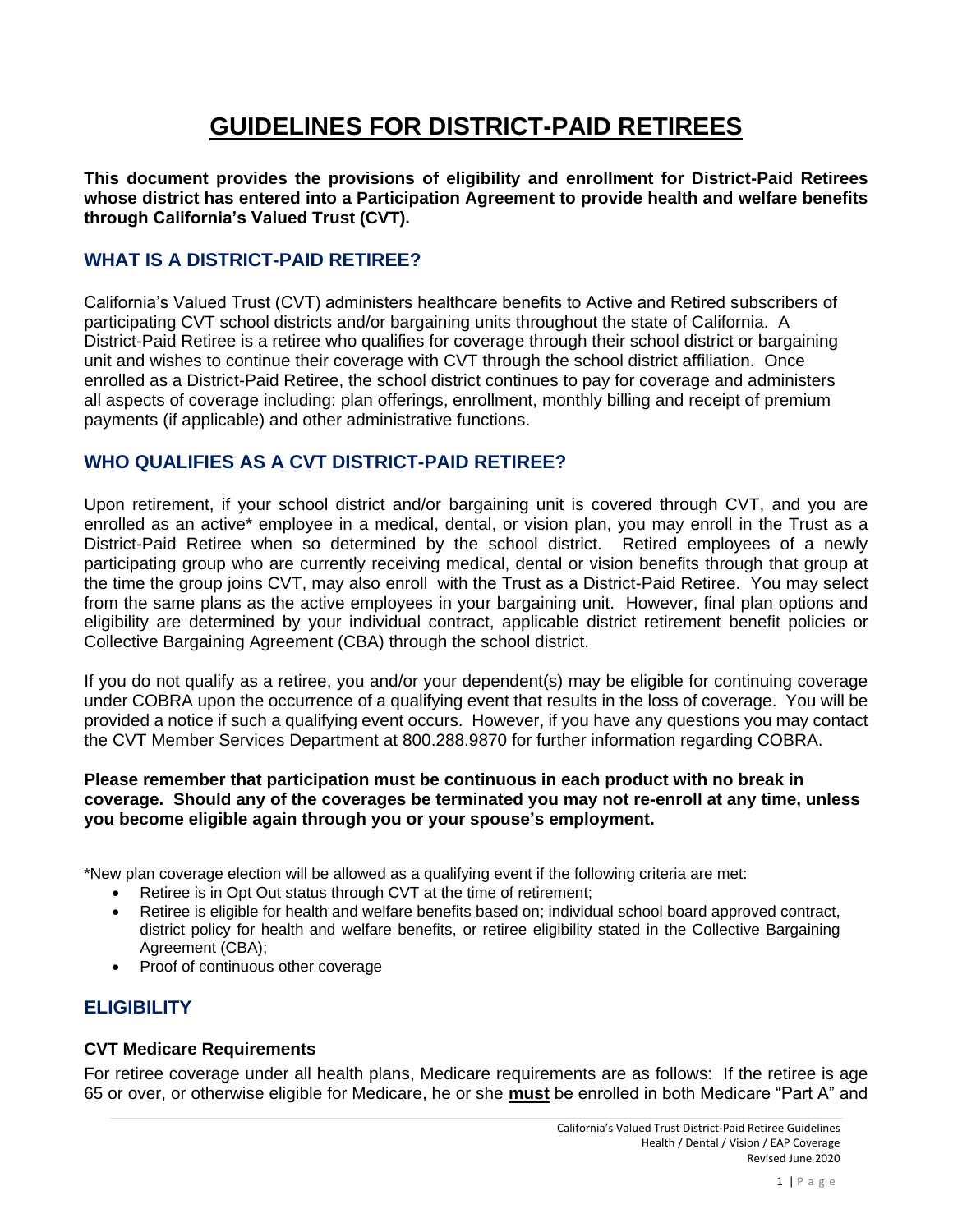Medicare "Part B." Dependents of retired employees must also enroll in Medicare Parts A and B upon turning 65, or are otherwise eligible for Medicare, unless still working and covered under a group employer health plan.

#### **CVT REQUIRES A PHOTOCOPY OF THE MEDICARE CARD FOR BOTH RETIREE AND/OR DEPENDENTS**

Failure to obtain both Medicare Parts A and B will result in the disqualification from eligibility to participate in CVT health plans. A lapse in coverage may result in a retiree or dependent being unable to purchase health coverage elsewhere and will prohibit re-entry into CVT health plans.

#### **Who Is Eligible For Dependent Coverage?**

- **Spouse of Retiree:** A spouse of an enrolled retiree is eligible for coverage. **(Marriage Certificate is required for enrollment.)**
- **State Registered Domestic Partner of Retiree:** A state registered domestic partner of an enrolled retiree is eligible for coverage. **(State Registration Certificate is required for enrollment.)**
- **Surviving Spouse/Partner of Retiree:** A surviving spouse/partner of an enrolled retiree, or retiree eligible, is eligible for coverage; however, the surviving spouse/partner is not permitted to add a new partner. The surviving spouse will need to contact the school district office for any special contract limitations. A surviving spouse will be offered Self-Paid Retiree benefits through CVT if there are no special contractual considerations.

#### • **Child:**

#### **Child of an enrolled retiree, spouse or domestic partner** *under 26 years of age:*

- Natural child **(Birth Certificate is required for enrollment.)**
- Adopted child **(Final Adoption Papers are required for enrollment.)**
- Step child **(Birth Certificate is required for enrollment.)**
- Child of an eligible, covered domestic partner **(Birth Certificate is required for enrollment.)**
- Unmarried child under legal guardianship A dependent child under a court ordered legal guardianship of the retiree is eligible for coverage, provided they meet all other eligibility requirements. Please note: eligibility ends on the date of expiration of the court awarded guardianship or upon the  $18<sup>th</sup>$  birthday of the child, whichever comes first. **(Legal Guardianship Papers are required for enrollment.)**
- **Permanently Disabled Child:** A permanently disabled child who is presently covered with CVT as a dependent may continue as a dependent regardless of age provided the disabling condition existed before the child attained the age of 26 and the disability renders the child incapable of self-sustaining employment.

Permanently disabled dependents over the age of 26 are eligible for coverage when a new group enrolls or an existing group enrolls a new employee with a permanently disabled child, if the employee provides proof that the dependent was an accepted and covered disabled dependent on a medical plan immediately prior to requesting enrollment in CVT.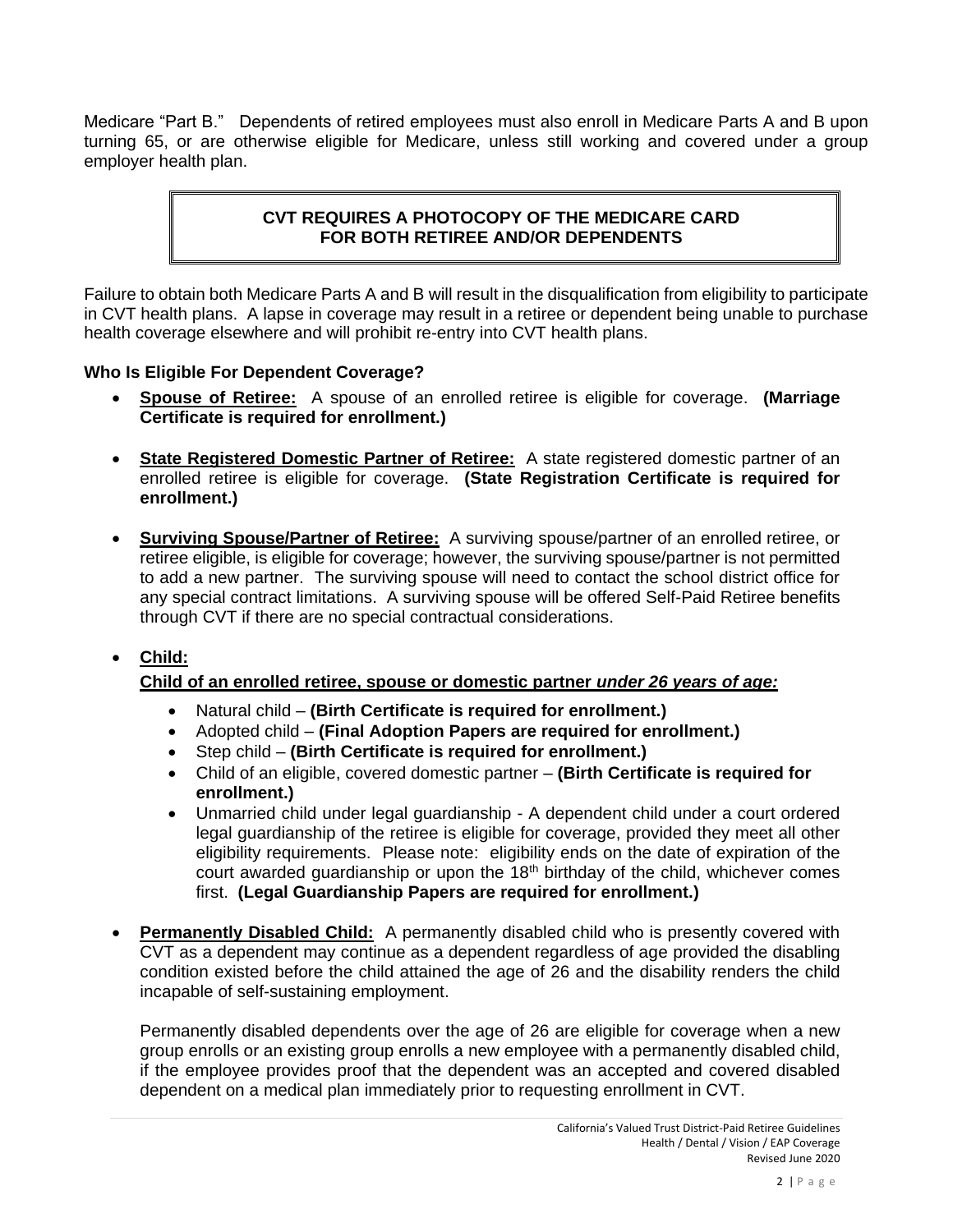A permanently disabled dependent who is married will lose their coverage at age 26; a permanently disabled dependent who is single will continue to be covered past age 26 until he or she marries or is no longer certified as permanently disabled. **(Disabled Dependent Certification required for enrollment.)**

#### **Enrollment**

Your school district office will notify CVT of your status change from active to retiree. The school district must send CVT the appropriate notification to change an active status to District-Paid Retiree status. An enrollment form is only required when the retiree elects to add or terminate a dependent's coverage. Enrollment must be applied for within 31 days of first becoming eligible for coverage.

#### **Annual Open Enrollment Period**

The month of September is the annual open enrollment period for CVT. Any changes made during the annual open enrollment period will be effective October 1. Plan year information will be mailed to you prior to open enrollment.

During the month of September:

- A retiree may elect to change his or her plan selection and participate in a different plan
- A retiree may terminate or add eligible dependents to medical, vision, or dental coverage

District-Paid Retirees will be notified of any plan changes and open enrollment details directly by their school district.

#### **Plan Selection or Coverage Changes**

Plan selection changes will not be allowed at any time other than the annual open enrollment period, or unless the retiree experiences a qualifying event listed below:

- A marriage
- A divorce
- The birth of a child
- The adoption of a child
- Court ordered guardianship of a minor child
- The requirements of domestic partnership are met
- Dissolution of domestic partnership
- 25% increase in the employer/employee contribution to the benefit package
- Involuntary termination of a plan covering the employee or employee's dependent
- A change in the employee's employment status
- A change in an employee's dependent's employment status when the employee's dependent is covered
- The cessation of an employer's contribution toward an employee's or employee's dependent's coverage
- Acquiring coverage
- Gaining Medicare
- Death of subscriber or covered spouse

Written application for additions, terminations, and coverage changes must be made within 31 days of the qualifying event. If application is not made within 31 days, a retiree will have to wait until the next annual open enrollment period to make any changes.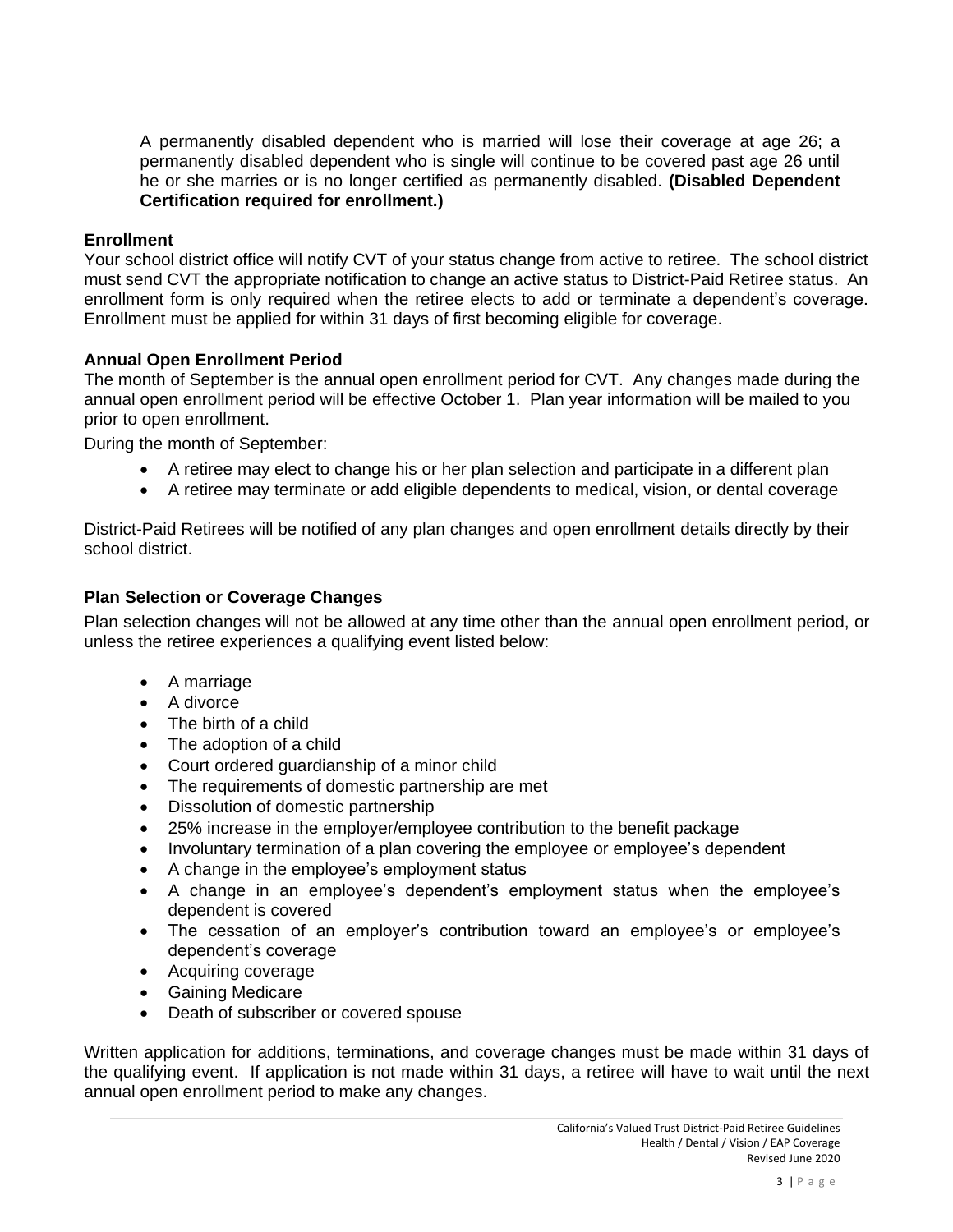Additions, terminations, or coverage changes will be effective on the first day of the month following the qualifying event, after the receipt of a timely request for the change. Documentation is required for any changes based on the events listed above.

#### **PRODUCTS AND SERVICES**

District-Paid Retirees select from the same health plans as the active employees in their bargaining unit. However, final plan selection is determined by the "retirement contract" through the school district.

#### **Medical Plan Options**

CVT provides the best-of-the-best in healthcare. Being a member of CVT brings you many different partners who are leading carriers in the healthcare industry. By doing so, CVT is able to provide members the best products and services available at the most affordable prices. Multiple health and welfare benefits are available from CVT to meet the needs of our retirees. As a result, you may see many different products and provider names associated with your benefits, but it's important to note they are your partners through CVT.

#### **Preferred Provider Organization (PPO) Plans**

Your key CVT **PPO** partners

- **Anthem Blue Cross or Blue Shield of California** Provides members access to contracted providers, and a variety of Health and Wellness resources
- **CVS/caremark™ or SilverScript Medicare Part D Prescription Coverage** Members receive their prescription drugs through the CVS/caremark network of providers and mail order
- **Accordant® Health Management Program** Support for members with rare, complex health conditions
- **MDLIVE***®* 24/7/365 access to board certified doctors, dermatologists and for non-Medicare members, licensed therapists and psychiatrists
- **Beacon Health Options** Employee Assistance Program (EAP)
- **TruHearing** TruHearing Select discount hearing aid program
- **ConsumerMedical –** Free, expert medical guidance for any condition anywhere along your medical journey

**PPO Plan Medicare Retirees** *–* CVT offers both secondary PPO plans and supplemental plans that are designed to coordinate with your Medicare benefits. CVT also offers a Medicare Advantage PPO plan through Anthem Blue Cross.

Retirees and/or their dependents, who are Medicare eligible, and enroll in a CVT PPO plan, will receive their prescription benefits from SilverScript (a division of CVS/caremark providing Medicare D prescription coverage). If you are currently enrolled in another Medicare D program you will **not** be able to participate in CVT's medical and prescription drug coverage.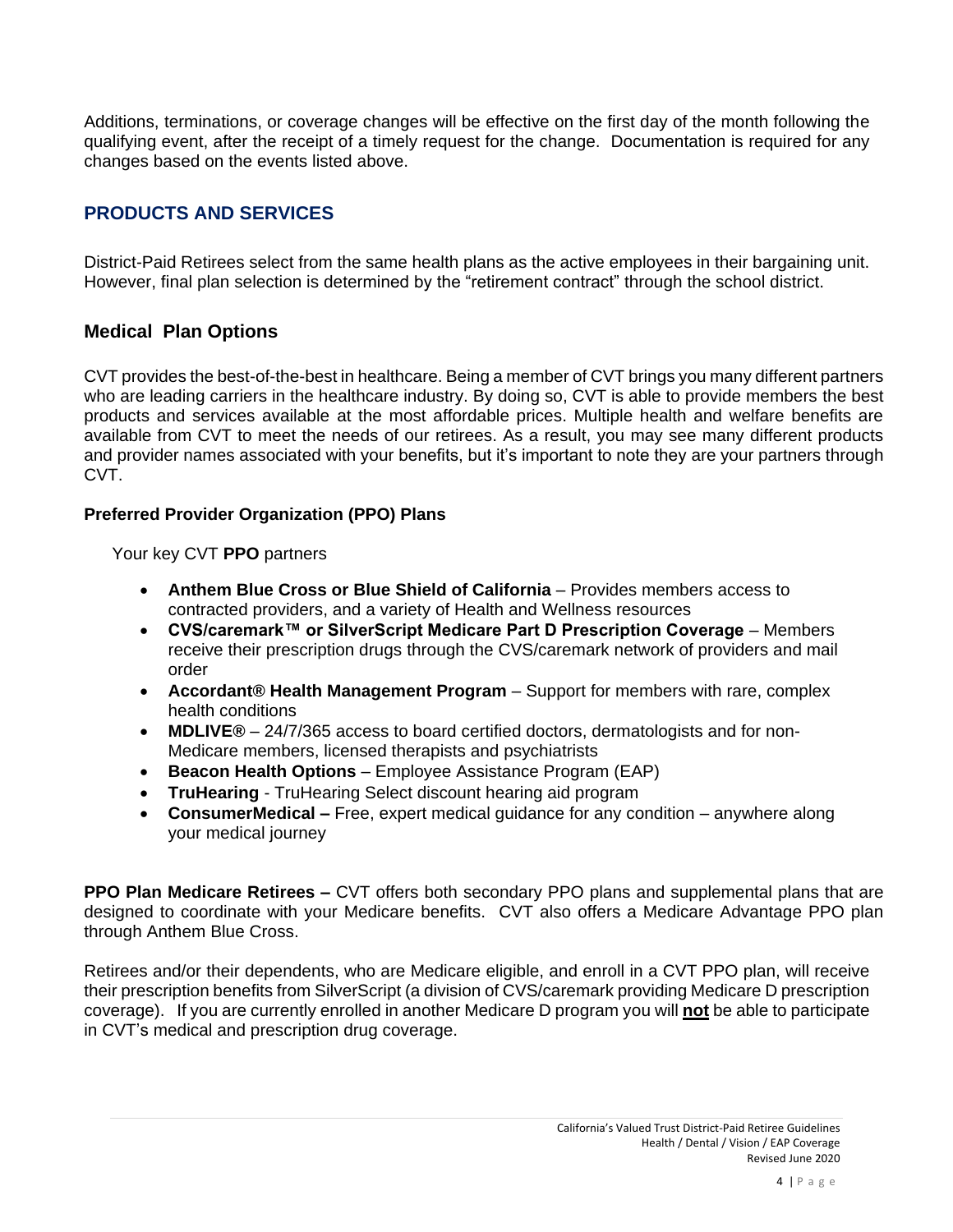#### **Exclusive Provider Organization (EPO) Plans**

Your key CVT **EPO** partners

- **Sutter Health Aetna** Provides members access to contracted providers, and a variety of Health and Wellness resources
- **CVS/caremark™ or SilverScript Medicare Part D Prescription Coverage** Members receive their prescription drugs through the CVS/caremark network of providers and mail order
- **Accordant® Health Management Program** Support for members with rare, complex health conditions
- **MDLIVE***®* 24/7/365 access to board certified doctors, dermatologists and for non-Medicare members, licensed therapists and psychiatrists
- **Beacon Health Options** Employee Assistance Program (EAP)
- **TruHearing** TruHearing Select discount hearing aid program
- **ConsumerMedical –** Free, expert medical guidance for any condition anywhere along your medical journey

#### **Health Maintenance Organizations (HMO)**

Your key CVT **HMO** partners

- **Kaiser Permanente HMO** Your CVT health care plan through Kaiser Permanente is more than just coverage – it's a partnership in health. It connects you to a group of physicians, services, and online tools for a total approach to care.
- **Anthem Blue Cross or Blue Shield of California –** Provides members access to contracted providers, and a variety of Health and Wellness resources
- **Beacon Health Options** Employee Assistance Program (EAP)
- **TruHearing** TruHearing Select discount hearing aid program
- **ConsumerMedical –** Free, expert medical guidance for any condition anywhere along your medical journey

**Kaiser Permanente HMO Plan Medicare Retirees** *–* Retirees and/or their dependents who are Medicare eligible are required to enroll in the Kaiser Permanente Senior Advantage Program. You may not enroll in Senior Advantage if you reside outside of the Kaiser service area or the State of California. A Kaiser Permanente Senior Advantage Disenrollment Form is required to be completed and submitted to your school district in order to terminate Senior Advantage coverage. The termination date will be effective the last day of the month that the Trust receives the completed form.

#### **Dental / Vision / EAP Options**

#### **Dental Plans**

CVT offers one of the most popular dental benefit programs in California, through Delta Dental. CVT has offered this program since we were founded in 1984. Delta Dental of California's Premier Network has over 23,600 Premier providers and 14,900 PPO providers that accept Delta Dental coverage.